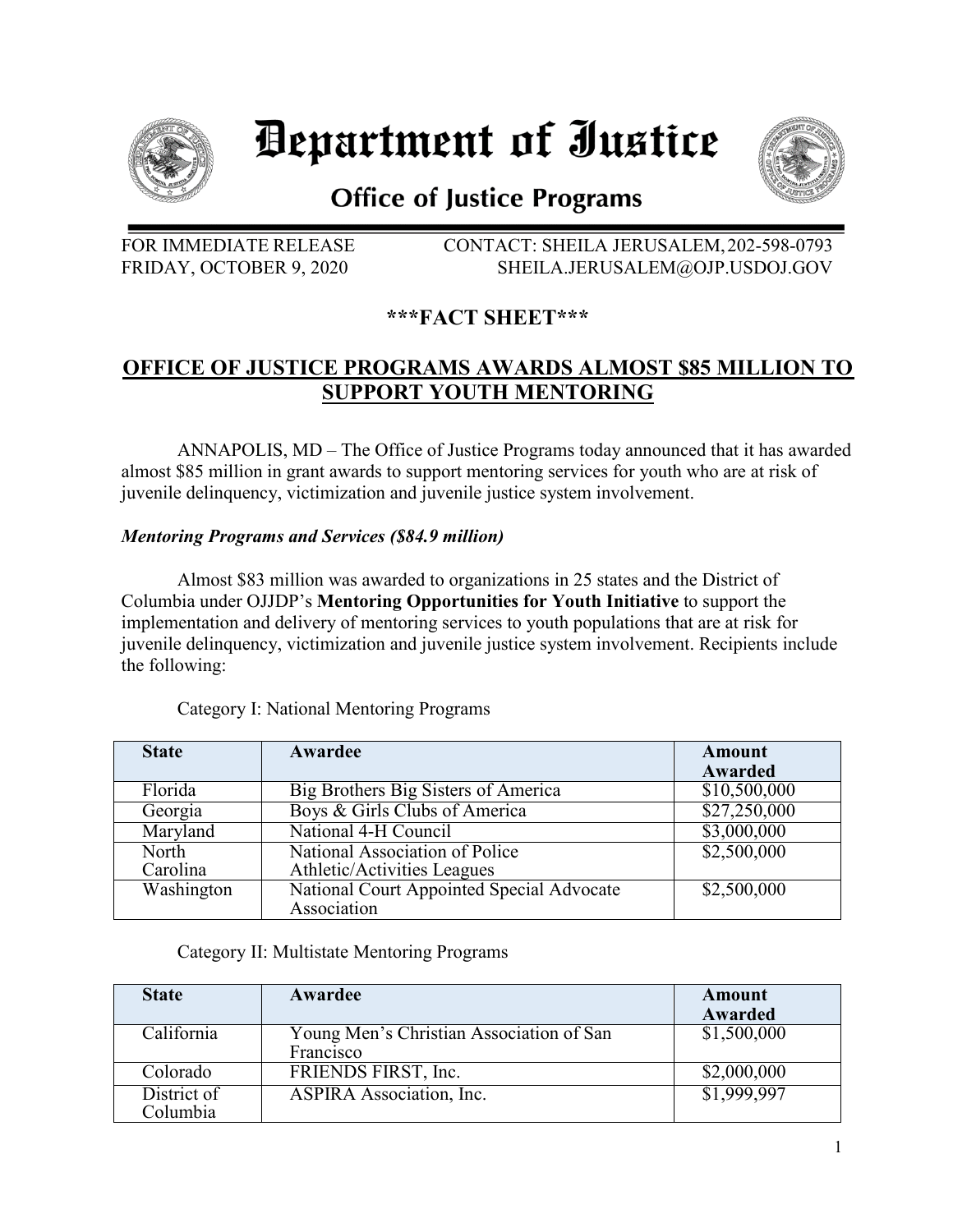| Indiana   | College Mentors for Kids, Inc.           | \$1,150,000 |
|-----------|------------------------------------------|-------------|
| Maryland  | U.S. Dream Academy, Inc.                 | \$2,300,000 |
| Maryland  | Cal Ripken, Sr. Foundation               | \$2,230,000 |
| Massachu- | The Clubhouse Network                    | \$2,015,000 |
| setts     |                                          |             |
| New       | National Indian Youth Leadership Project | \$2,000,000 |
| Mexico    |                                          |             |
| New York  | National Urban League, Inc.              | \$2,934,688 |
| Pennsyl-  | Youth Collaboratory, Inc.                | \$2,000,000 |
| vanıa     |                                          |             |

Category III: Mentoring Programs for Youth Involved in the Juvenile Justice System

| <b>State</b>      | Awardee                                              | Amount<br>Awarded |
|-------------------|------------------------------------------------------|-------------------|
| Alabama           | Vineyard Family Services of Central Alabama,<br>Inc. | \$500,000         |
| Montana           | Big Sky Youth Empowerment Project, Inc.              | \$500,000         |
| Pennsyl-<br>vania | Gwen's Girls Incorporated                            | \$499,996         |
| South<br>Carolina | Faith, Hope and Victory Christian Church             | \$493,771         |
| Texas             | <b>BCFS Health and Human Services</b>                | \$500,000         |
| Wyoming           | Youth Emergency Services Inc.                        | \$494,229         |

Category IV: Mentoring Strategies for Youth Impacted by Opioid and Drug Addiction

| <b>State</b> | Awardee                                                 | <b>Amount</b><br>Awarded |
|--------------|---------------------------------------------------------|--------------------------|
| Maryland     | Boys and Girls Clubs of Metropolitan<br>Baltimore       | \$600,000                |
| New Jersey   | Morris County Prevention is Key, Inc.                   | \$600,000                |
| Ohio         | Northern Ohio Recovery Association                      | \$600,000                |
| Oklahoma     | Rogers County Volunteers for Youth, Inc.                | \$598,792                |
| Oregon       | <b>Rogue Valley Mentoring</b>                           | \$532,721                |
| Tennessee    | Knoxville Leadership Foundation                         | \$600,000                |
| Virginia     | Total Action Against Poverty in Roanoke<br>Valley, Inc. | \$474,820                |

Category V: Statewide and Regional Mentoring Initiative for Youth Impacted by Opioids and Drug Addiction

| <b>State</b> | Awardee                             | Amount      |
|--------------|-------------------------------------|-------------|
|              |                                     | Awarded     |
| Colorado     | Partners in Routt County            | \$1,243,678 |
| Florida      | Big Brothers Big Sisters of America | \$1,250,000 |
| Georgia      | Boys and Girls Club of America      | \$1,250,000 |
| Maryland     | National 4-H Council                | \$1,250,000 |
| New York     | Road Recovery Foundation            | \$1,250,000 |